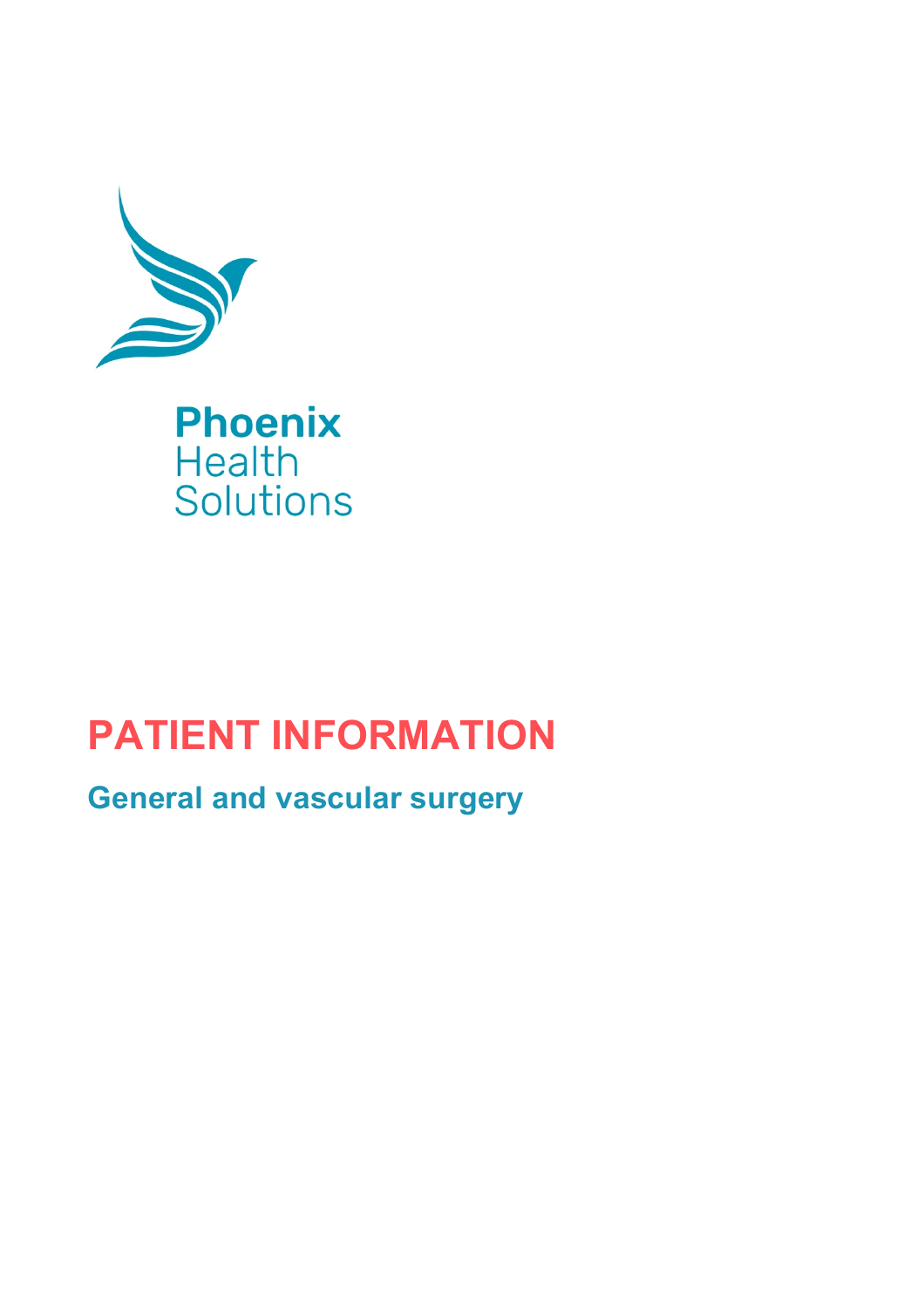# **OPEN HERNIA REPAIR**

This information sheet is designed to answer questions you may have about your operation.

# **What is a hernia?**

A Hernia is a bulge or weakness in the muscles which form the front of the body wall. The most common sites for these are in the Groin or around the Umbilicus (belly button). They can be caused by the body wall being weak at birth, weakened with the passing of time, and being overstrained by coughing, heavy work or sport etc. They are very common and are easily treated. If left untreated they get bigger, cause pain and can cause a blockage in the bowel.

# **What does the operation consist of?**

A cut is made in the skin overlying the hernia. The bulge is pushed back or cut off. The weak part is mended and strengthened, with either nylon stitches or by securing a piece of surgical mesh over the area. The cut is then closed up with either absorbable stitches or stitches/clips which need removing.

#### **What happens before the operation?**

The operation will be explained to you by the Surgeon ask for more details if you are unsure of anything. **You will need a responsible adult to take you home after your operation.** On the day of your operation you will be seen by the surgeon who will be performing the operation. He will check that all the necessary preparations have been made. You will sign a consent form. You will need to shave the area to be operated on. The nurse will advise and assist you with this. Your operation site will also be marked with a pen.

# **Antiembolic stockings**

You may be asked to wear elastic stockings to prevent any blood clots (thrombosis) you may also be given a small injection of an anti-coagulant as a further prevention.

#### **Periods**

Your periods do not affect the operation.

#### **Pre-operative medication**

You may be given a suppository or tablets one hour prior to your operation. This can prevent postoperative nausea or pain.

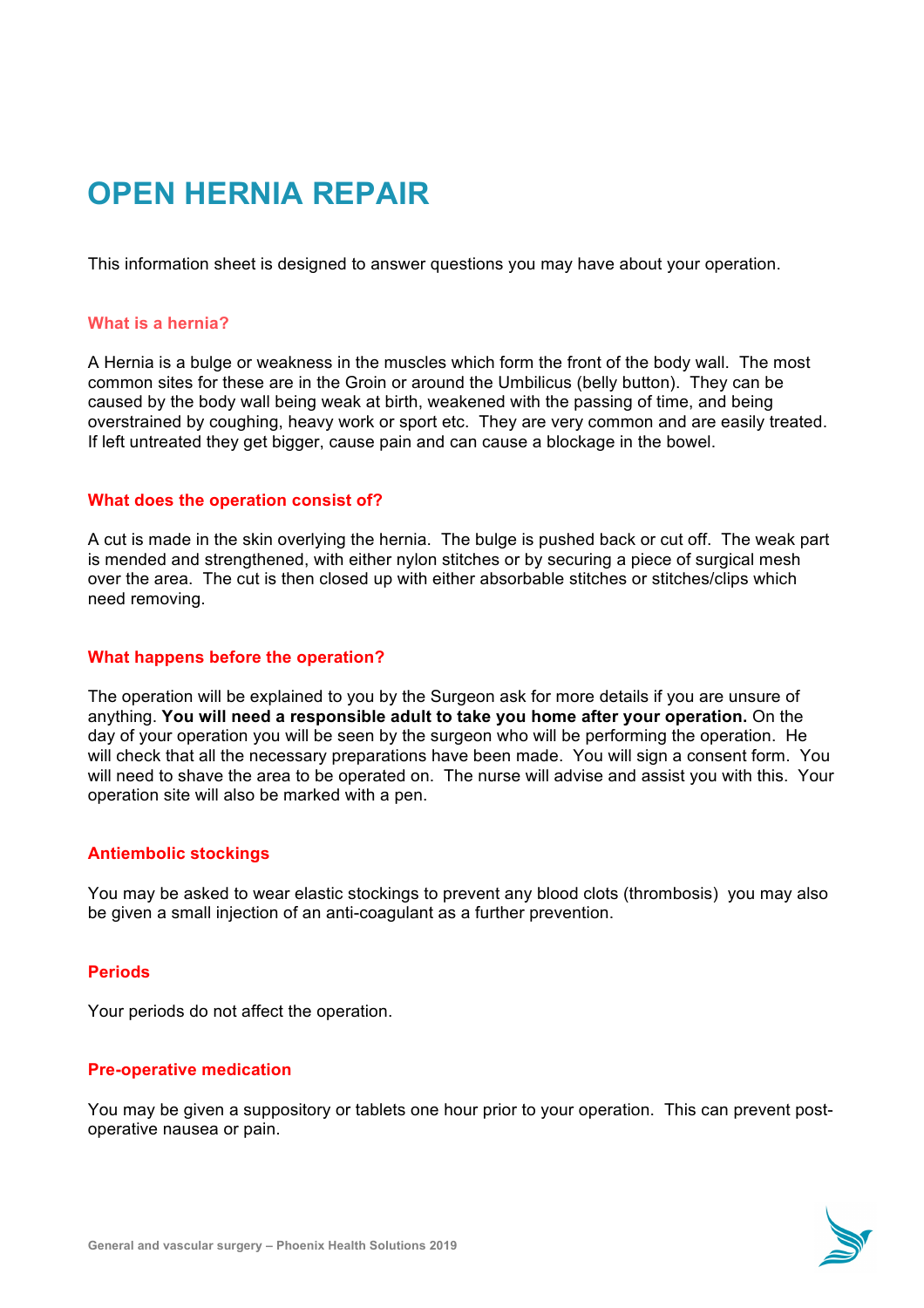## **Transfer to theatre**

You will be taken to the operating theatre suite by the nurse. You will be wearing a cotton gown, you will need a dressing gown and slippers. Weddings rings will be fastened with tape. Removable dentures will be kept in a safe place. There will be several checks on your details. **The operation is then performed**

# **Will it hurt?**

There may be discomfort. You will be given injections or tablets to control this as required. Please ask for more if the pain is still unpleasant.

# **Drinking and eating**

You will be able to drink as soon as you are able following the operation .

#### **Passing urine**

You must pass urine and empty your bladder within 12 hours following surgery. If you are unable to prior to discharge you may still be allowed home but should contact the surgery or the hospital if you are still unable to go after a 12 hour period.

#### **Opening your bowels**

It is quite normal for the bowels not to open for a day or so following surgery. If you have not opened your bowels for 2 to 3 days following your operation ask your GP for advice. A mild natural laxative such as prunes may help initially.

#### **Sleeping**

You will be offered pain killers to take home and initially these will also help you sleep after you are discharged.

#### **The wounds and stitches**

If clean the dressings over these will be left on for 24 hours. Your stitches may be absorbable – if so keep dry for 48 hours and then wash as normal. (NB Do not soak in a bath for long periods for the first week post operatively). If your stitches are non-absorbable they will need to be removed in 7-10 days. The nursing staff will advise about this prior to discharge. You may keep these stitches dry for 24 hours and then wash as normal.

There may be some purple bruising around the wound which spreads downwards by gravity and fades to a yellow colour after 2-3 days.

There may be some swelling of the surrounding skin which also improves after 2-3 days. Men may be advised to wear a scrotal support for a week.

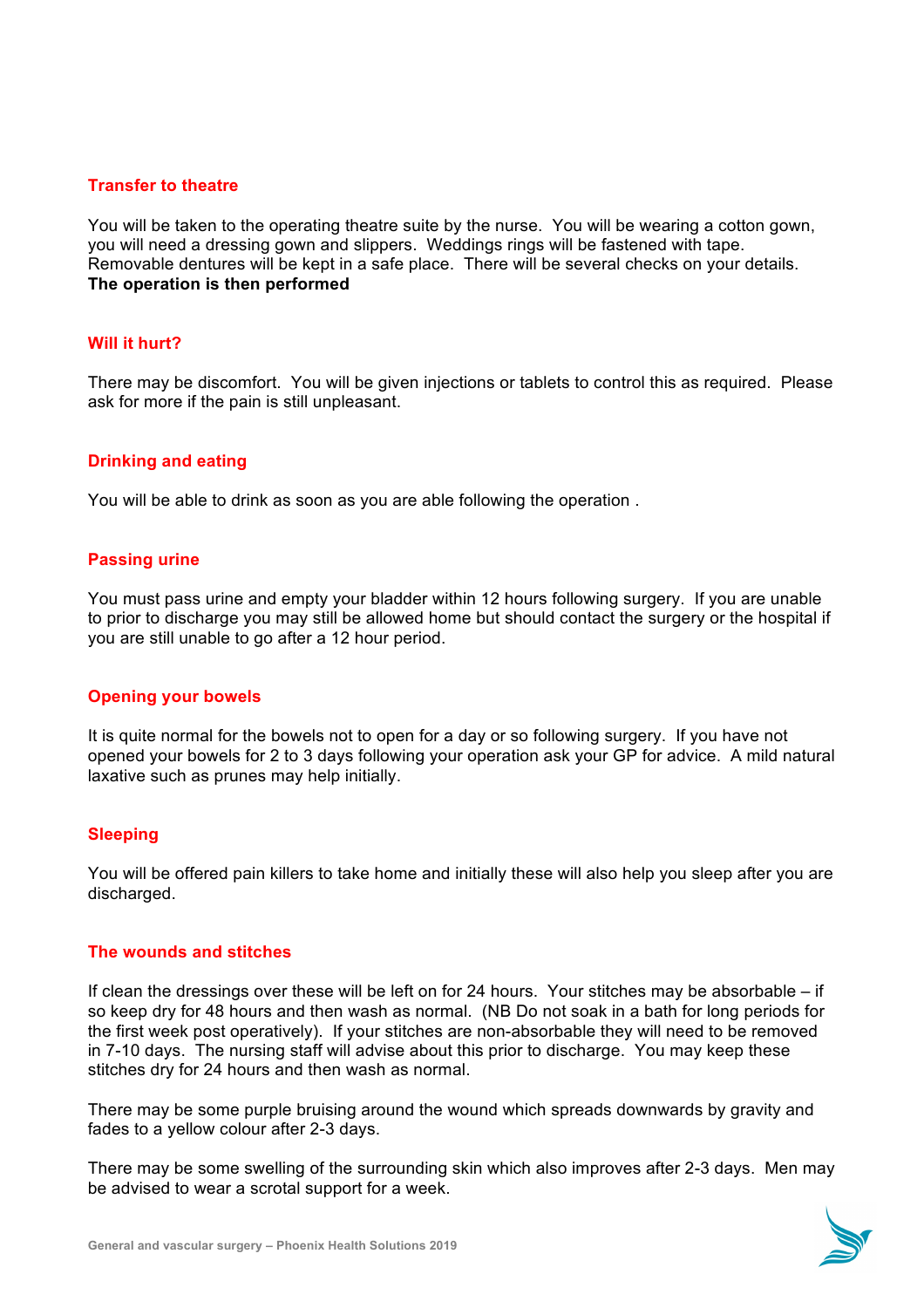#### **Sick notes**

Please ask nurses to arrange these with your surgeon pre-operatively (you can self certify for the first week off work and then see your GP).

#### **Following discharge**

Initially you should go to bed when you get home on the day of your operation and rest overnight. You are likely to feel tired and need rests for 2-3 days, daily for a week or more after the operation. Gradually you will improve to your normal levels of activity.

# **Lifting**

At first discomfort will prevent you lifting but after a fortnight you should have no problem lifting objects.

#### **Driving**

You can do this when you can safely do an emergency stop ie 3 weeks.

#### **Sexual intercourse**

You can resume sexual relations usually 2-3 weeks after, as you find comfortable. Remember the hernia operation is not a sterilisation procedure.

#### **Work**

You should refrain from work for 3-4 weeks for a light job and up to 6 weeks for a heavy manual job.

#### **Complications**

These are rare but should you feel unwell please contact your GP who will be sent a letter to inform him about your operation. You will also be sent home with a supply of painkillers. However aches and twinges may be felt up to a month after your operation. Occasionally there are numb patches in the skin around the wound which get better after 2-3 months.

#### **General advice**

The operation should not be underestimated. You should not over exert yourself immediately after the operation. Gradually increase your exercise to your normal pattern. Virtually all patients are back doing normal duties within 1 month.